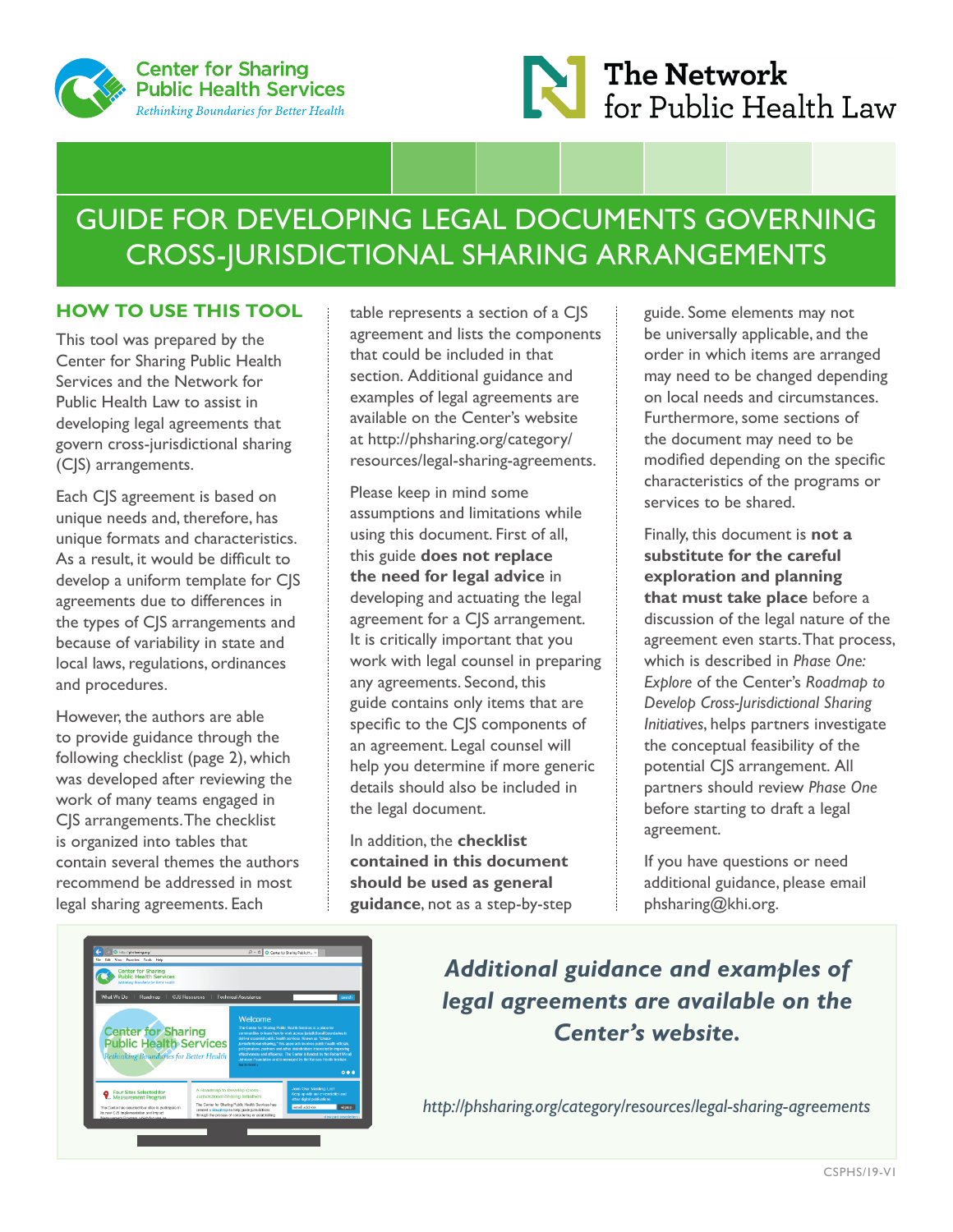### **GUIDE FOR DEVELOPING LEGAL DOCUMENTS GOVERNING CROSS-JURISDICTIONAL SHARING ARRANGEMENTS**

## **BACKGROUND**

This section of the legal agreement introduces the rationale for the agreement, the issue(s) to be addressed, the parties involved and general expectations. Components may include answers to the following questions:

 $\Box$  What is the issue to be addressed?

What outcomes are expected?

Who are the signing parties and how are they referenced in the document?

*Reference: Roadmap, Phase One: Explore – Why Would You Consider CJS and Who Are the Partners that Should Be Involved?*

#### **SCOPE**

This section defines the scope of the agreement. Components may include answers to the following questions:

 $\Box$  What is the scope of services subject to this agreement?

 $\Box$  Are there clear parameters, definitions and boundaries for the shared services?

*Reference: Roadmap, Phase One: Explore – What Services and Capacities Would Be Shared?*

## **GOVERNANCE**

This section describes the governance model for the shared service(s), including authorities and powers.

Components may include answers to questions related to the form of the agreement and the decision process for the shared service(s).

#### **FORM OF THE AGREEMENT**

- What kind of agreement will be at the base of the CJS initiative?
	- □ Contract
	- $\Box$  Interlocal Agreement or Memorandum of Understanding
	- □ Council of Governments
	- □ Others
- $\Box$  Is the agreement and its format in compliance with state laws?

 $\Box$  Are there entities other than those directly involved in sharing services that need to review or approve the agreement before it can be executed (for example, state agencies)?

#### **DECISION-MAKING PROCESS: WHO**

 $\Box$  Who will approve the agreement for the signing parties?

 $\Box$  Who has the authority to sign?

 $\Box$  Who will approve changes to the agreement once signed?

- $\Box$  Once the agreement is signed, who will have the authority to make decisions?
	- $\Box$  Is lead responsibility for decision-making power in the CJS arrangement delegated from one jurisdiction to the other(s), (for example, through a contractual arrangement)?
	- $\Box$  If the decision-making power is jointly shared by the signing partners, will decisions be made by individual agency heads or delegates, or will there be a formal group of people in charge (such as a board)?
		- If there is a formal group of people in charge:
			- Who is included in this group? (list continued on next page)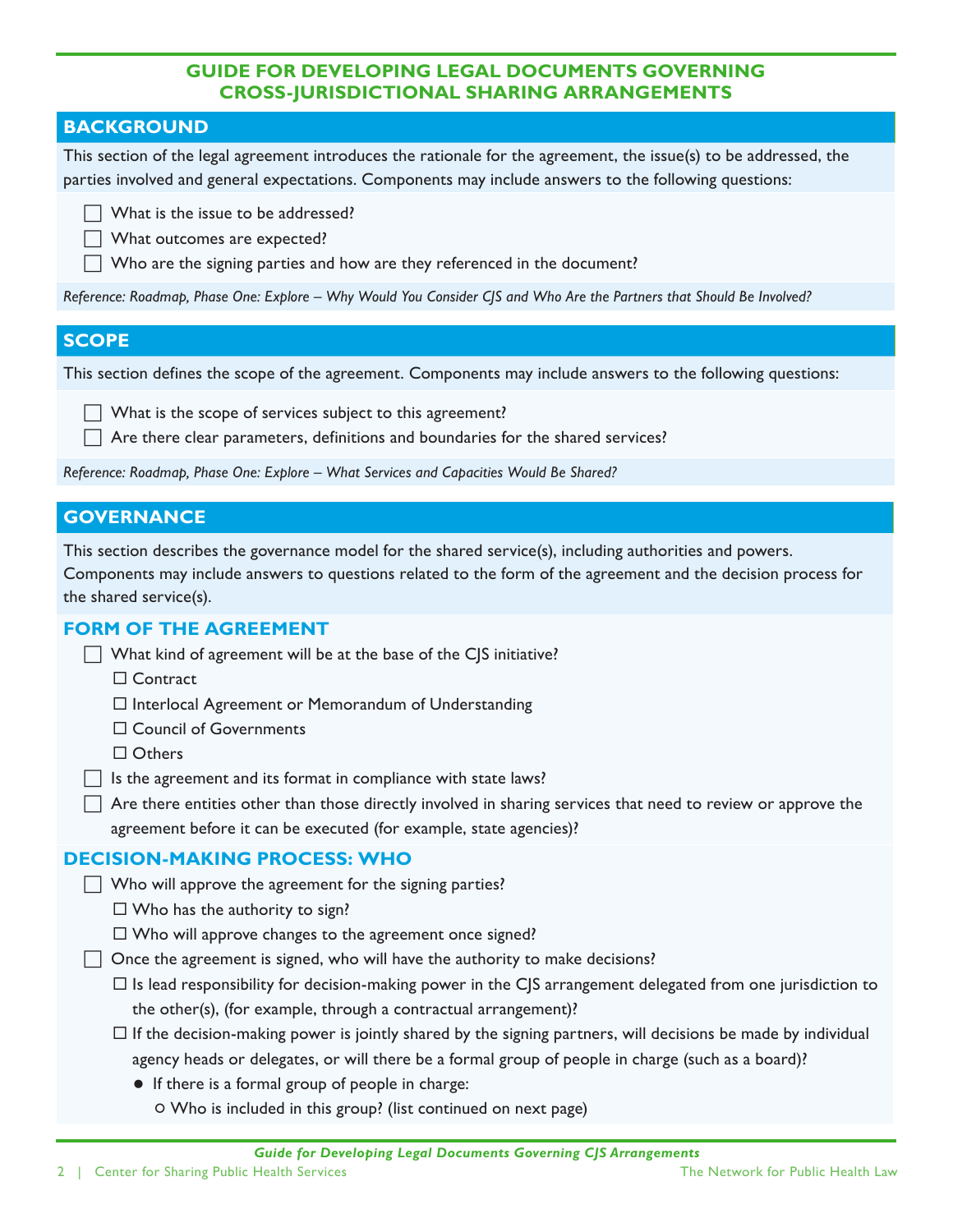| $\sim$ , $\sim$ (concinuou)                                                    |
|--------------------------------------------------------------------------------|
| <b>DECISION-MAKING PROCESS: WHO (continued)</b>                                |
| O Who selects and appoints the members?                                        |
| O How long does the appointment of each member last?                           |
| O Are multiple terms allowed?                                                  |
| O How will vacancies be filled?                                                |
| O Do all members have equal rank and status, or are there some with special    |
| status (such as a chair or officers of a board)?                               |
| O Do all members have an equal vote?                                           |
| <b>DECISION-MAKING PROCESS: HOW</b>                                            |
| Will there be formal meetings of the partners during which decisions are made? |
| $\Box$ How often?                                                              |
| $\Box$ Who calls the meetings?                                                 |
| Is the decision-making process clearly identified?                             |
| $\Box$ How will decisions be made?                                             |
| O Is a quorum needed before action can be taken?                               |
| O Will all decisions be made by simple majority?                               |
| Are decisions binding for all participating jurisdictions?                     |
| Does anyone have veto power?                                                   |
| Is a dispute resolution process clearly in place?                              |

(such as board of health, board of commissioners, etc.)?  $\square$  Do some decisions require endorsement from the governing bodies?

 $\Box$  Is there a mechanism to report progress and results of the CJS agreement to each jurisdiction's governing body

 $\Box$  In the case of a single agency having been delegated lead responsibility for carrying out the CJS arrangement, is there a clear reporting process for informing the other participating agencies regarding the arrangement?

*References: Roadmap, Phase Two: Prepare and Plan – Governance; Legal Sharing Agreement.*

#### **DURATION**

**GOVERNANCE (continued)**

This section describes the duration of the agreement and the process to amend it. Components may include answers to the following questions:

 $\Box$  Is the duration of the agreement clearly identified, including the option of continuing in perpetuity unless altered?

 $\Box$  Is there a clearly identified mechanism for termination or severability of the agreement?

- $\Box$  If one of the parties wants out, is there a mechanism for that? Would the entire agreement be voided in that case?
- $\Box$  Is the renewal process (if applicable) of the agreement clearly identified?
- What could trigger a request to revisit and amend the agreement? What would the mechanism be?
- $\Box$  Is there a mechanism for the disposition of shared assets should the agreement come to an end or if a partner decides to step out?

*References: Roadmap, Phase Two: Prepare and Plan – Legal Sharing Agreement; Change Management; Timeline.*